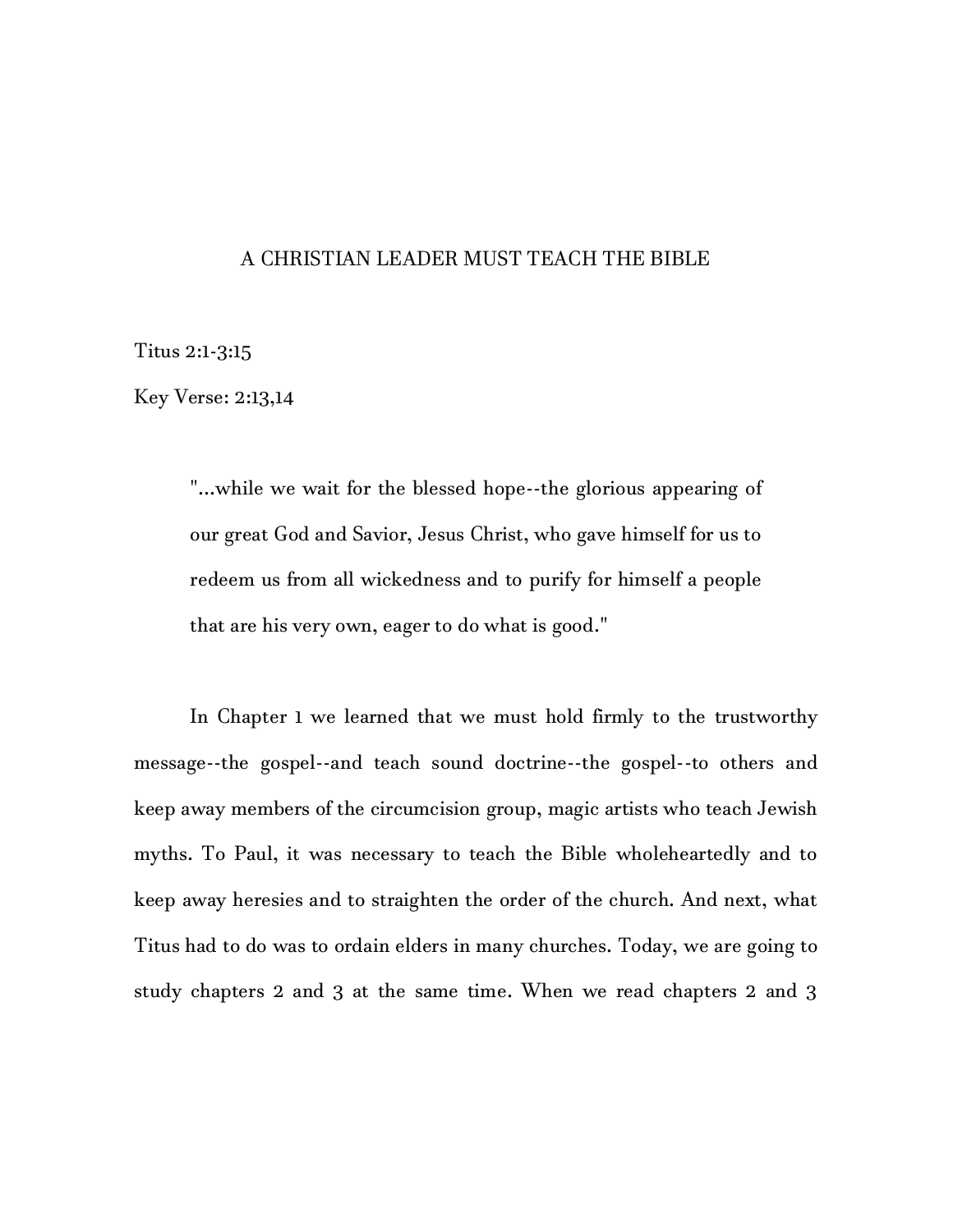many times, we learn Paul's main point of instruction. It is to raise many Bible teachers.

First, you must teach older men sound doctrine (1-2). Paul instructs Titus to teach the older men to be temperate, worthy of respect, self-controlled, sound in faith, in love and in endurance. In short, Paul instructs Titus to teach the older men sound doctrine in addition to many godly virtues of Christianity. Usually old men have fixed ideas and fixed habits which cannot be changed unless they die. There was a young servant of God who wanted to change the course of history of his country by changing the spiritual conditions of the people. So as to say to change his people from the enslavement of a dependent spirit to world conquest with the gospel of Jesus, so he engaged in campus mission. There was an old man who was an elder of the church whose ideas and habits were firmly fixed. He was the father of the young servant of God. There was a conflict between father and son. The father wanted his son to be like a church minister. His son wanted his father to join in the world mission work and make a pledge for world mission offering. But the father had a fixed idea that he should offer his tithe to the church, not for campus evangelism and world mission. Every month the father came to his son who was a campus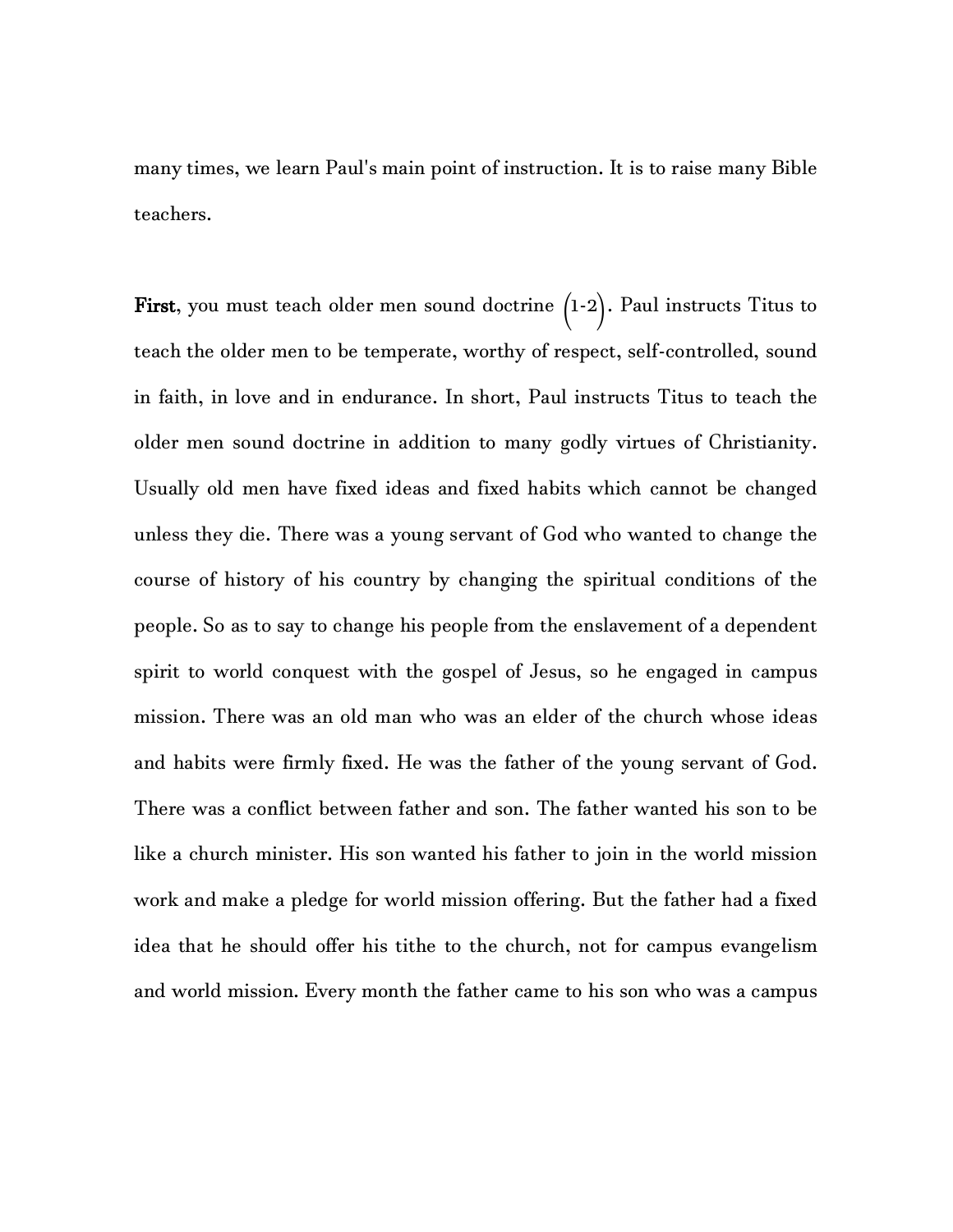shepherd and said, "What do you teach to students?" The son replied, "I teach the Bible to students." The father asked, "Do you teach students, 'Honor your parents'?" The son was usually speechless, and felt condemned in the controversy of not properly supporting his father. This continued every month for fifteen years. In the fifteenth year, the son pleaded with his father, "Father, if you will make a pledge for the world mission offering to UBF, then I will pay you back ten times." But the father never listened to his son. This story tells us that usually old men are very stubborn. They have fixed ideas and never change. But Paul charged Titus to teach the older men to be temperate and worthy of respect, self-controlled, sound in faith, in love, and in endurance, in the hope that old men also might be well-disciplined until they grew up to be Bible teachers.

Second, the older women. Look at verse 3. "Likewise, teach the older women to be reverent in the way they live, not to be slanderers or addicted to much wine, but to teach what is good." Old women usually talk endlessly and they are addicted to wine because they do not find any other joy in the world. The older women are much harder to teach than the older men. But Paul charges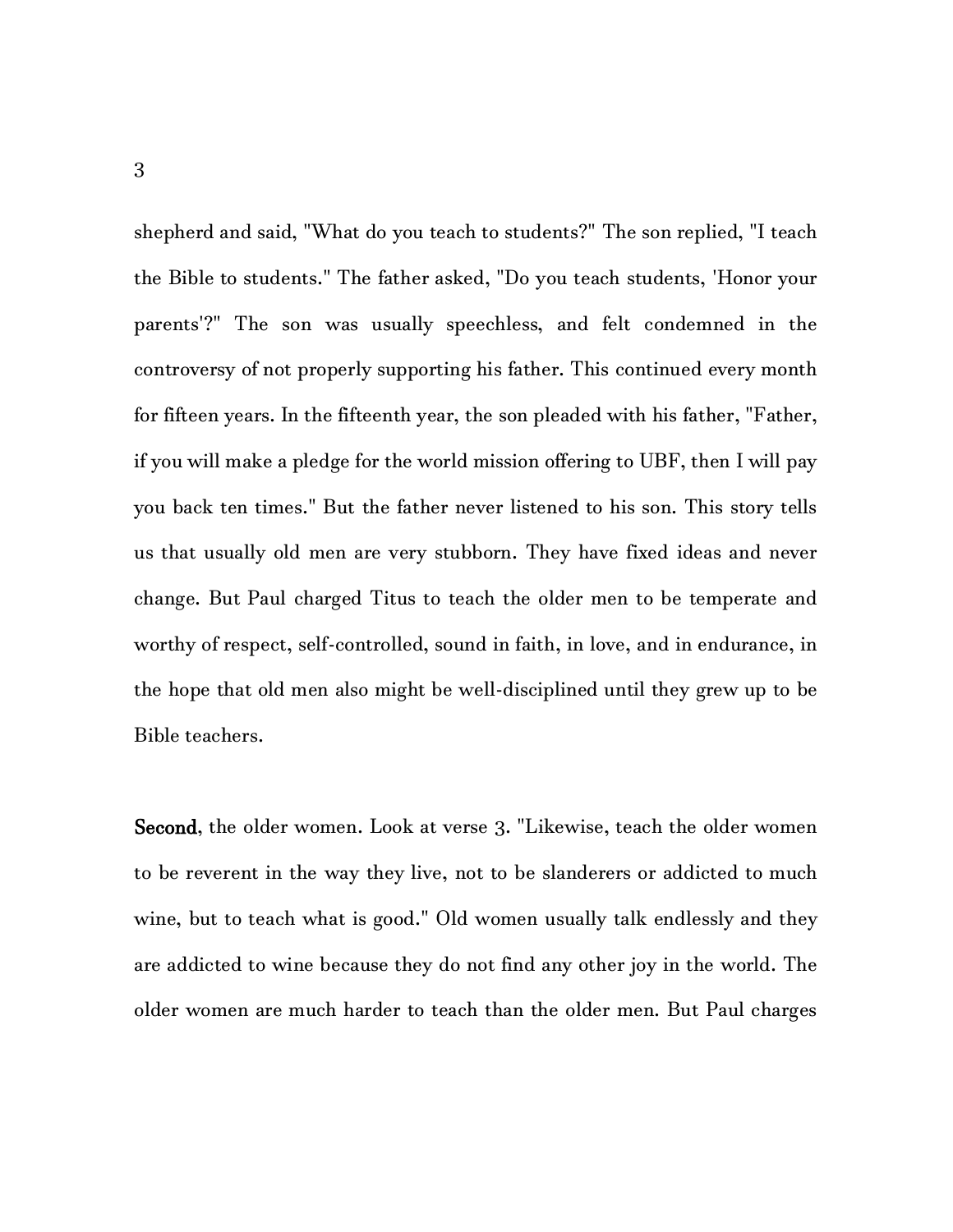Titus to teach them what is good. The phrase "what is good" is repeated six times in chapters 2 and 3  $(2:3,7,14; 3:1,8,14)$ . When we read these passages carefully we learn that "what is good" implies Bible teaching. To Paul, what is good is precisely to teach the Bible. Paul hoped that the older people would grow up to be sound in faith and teach the Bible. Especially, Paul wanted older women to be raised as Bible teachers in the hope that they could train the younger women to be nice wives and mothers, so that ultimately they would be able to teach the Bible  $(3-5)$ . Paul's hope in old men and old women stemmed from his absolute faith in Jesus Christ. Paul's faith is truly funny and at the same time, it reveals the Commander in Chief of world mission. It is the strategy of full-fledged spiritual warfare.

As we know well, women are next to men in the creation order. Without women nothing can happen in the Christian community. When we look back we can see how God worked in his church through faithful women. We can see them from Jesus' earthly messianic ministry, in the Acts of the Apostles, in the age of the Fathers, in the lives of Christians in the monasteries to modern times. The role of the women in the church, especially the prayers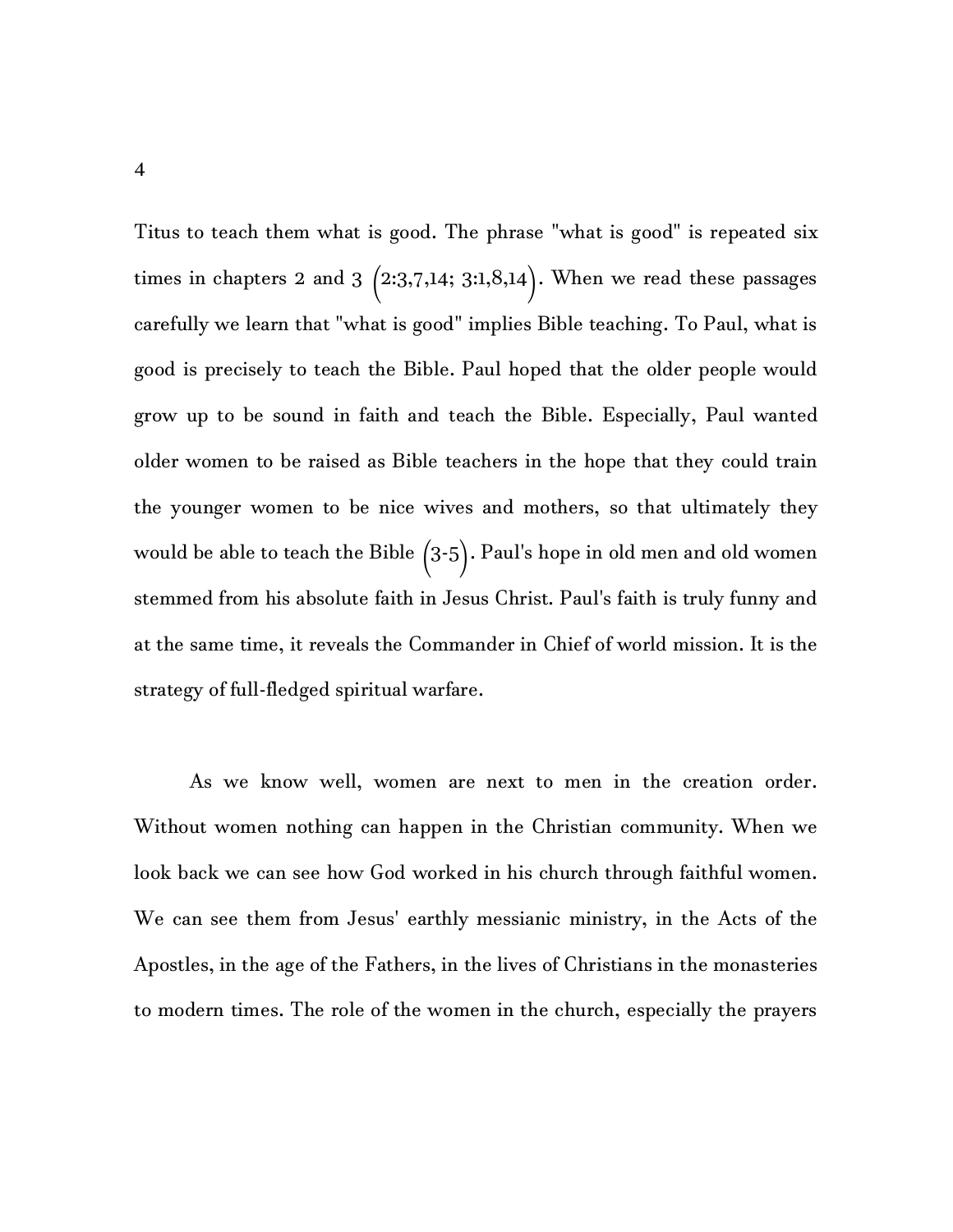of women in the church, contributed to maintaining the church of God. When we pray for God to revive Chicago UBF from 500 American attendants at the 3 p.m. worship service, to 1,000 attendants, next, from 1,000 to 10,000 attendants, we need the prayers of women. If women are not prayerful and supportive of God's work, their husbands are also influenced to be idle and carefree. Where there is a saint, there is a mother of the saint. Where there is a revival, there are the prayers of women. As long as younger women are good wives and good mothers and earnest prayer servants, and especially wonderful Bible teachers, God can change the nation. Paul prays that Titus may raise women not as gossipers but as excellent Bible teachers.

Third, young men must be Bible teachers. Usually young men are very curious about rebelliousness and sinful human freedom. They want to experience something in their youth that is forbidden. One bad experience leads to another. As a result, they become like the Gerasene demoniac. The other day one young man said, "Don't try to study the Bible with me, I'm a Satan worshiper." But Paul had a hope in the young men. Paul instructed Titus to show them integrity and seriousness in his Bible teaching until rebellious young people can be influenced by their Bible teachers' spiritual life of faith.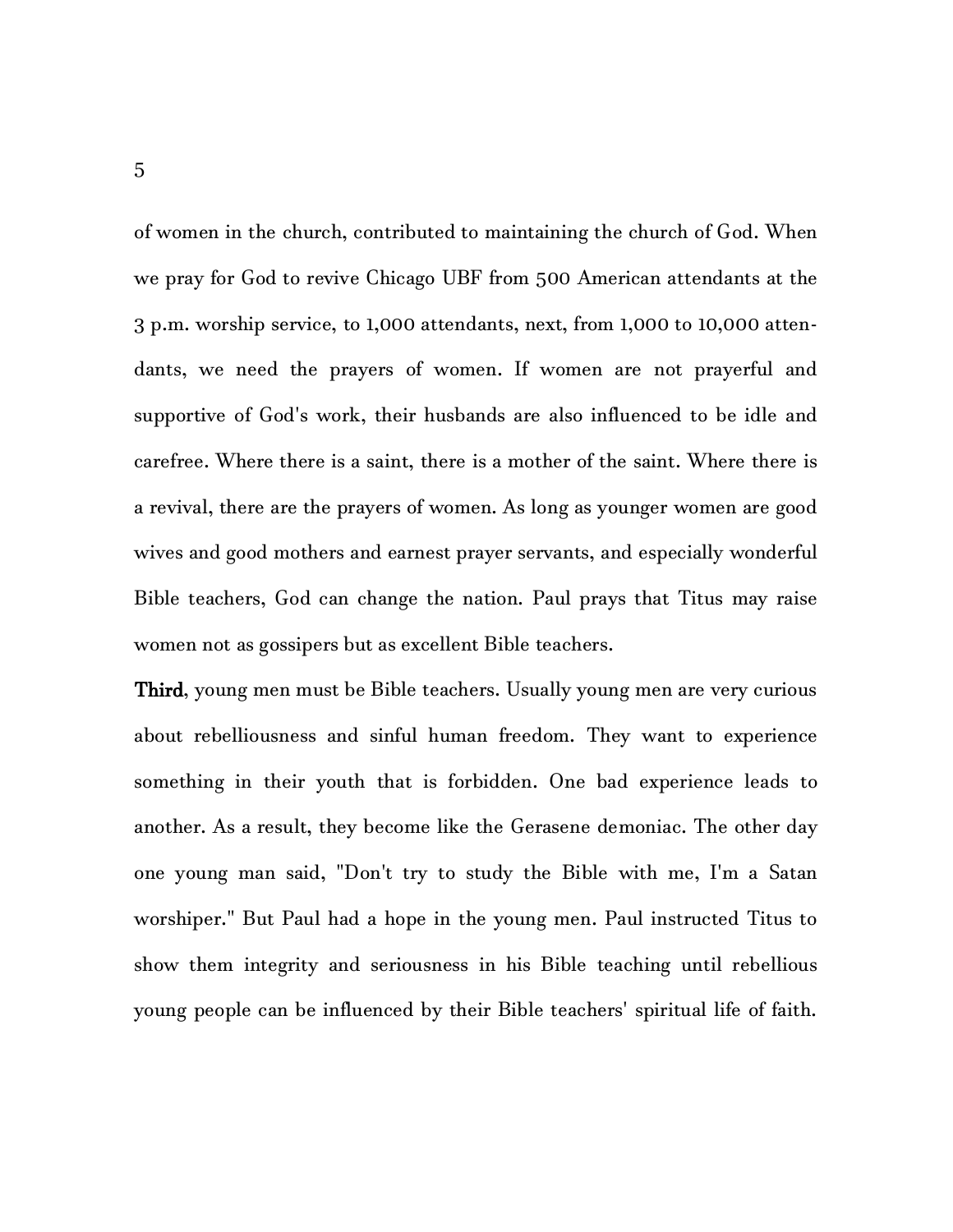Suppose young people are rebellious and selfish and randomly we despair in them and ignore them, what will happen? The world will not get better. It will get worse and worse. What can we do with the rebellious young people? We must show them an example through our spiritual life.

Fourth, slaves must be fully trusted, until they are recognized as Bible teachers. According to the Bible principle, there should not be slaves in the world. But in Paul's time there were 10 times more slaves than ordinary people. The Roman Empire could not be maintained without the bone-crushing labor of slaves. Paul knew that to keep slaves was wrong, but he did not mention the betterment of the slave conditions. Instead, Paul encouraged slaves to overcome their situation by being good. At that time, slaves were slaves. They worked hard before the eyes of their masters, but as soon as the master disappeared, they sat down and sorrowed about themselves. There was no happiness or motivation in the life of a slave. But Paul encourages slaves to be very good slaves, until they could please their masters. Paul encouraged them not to talk back, even if they were mistreated, in the hope that they would be fully trusted and be fully recognized as Bible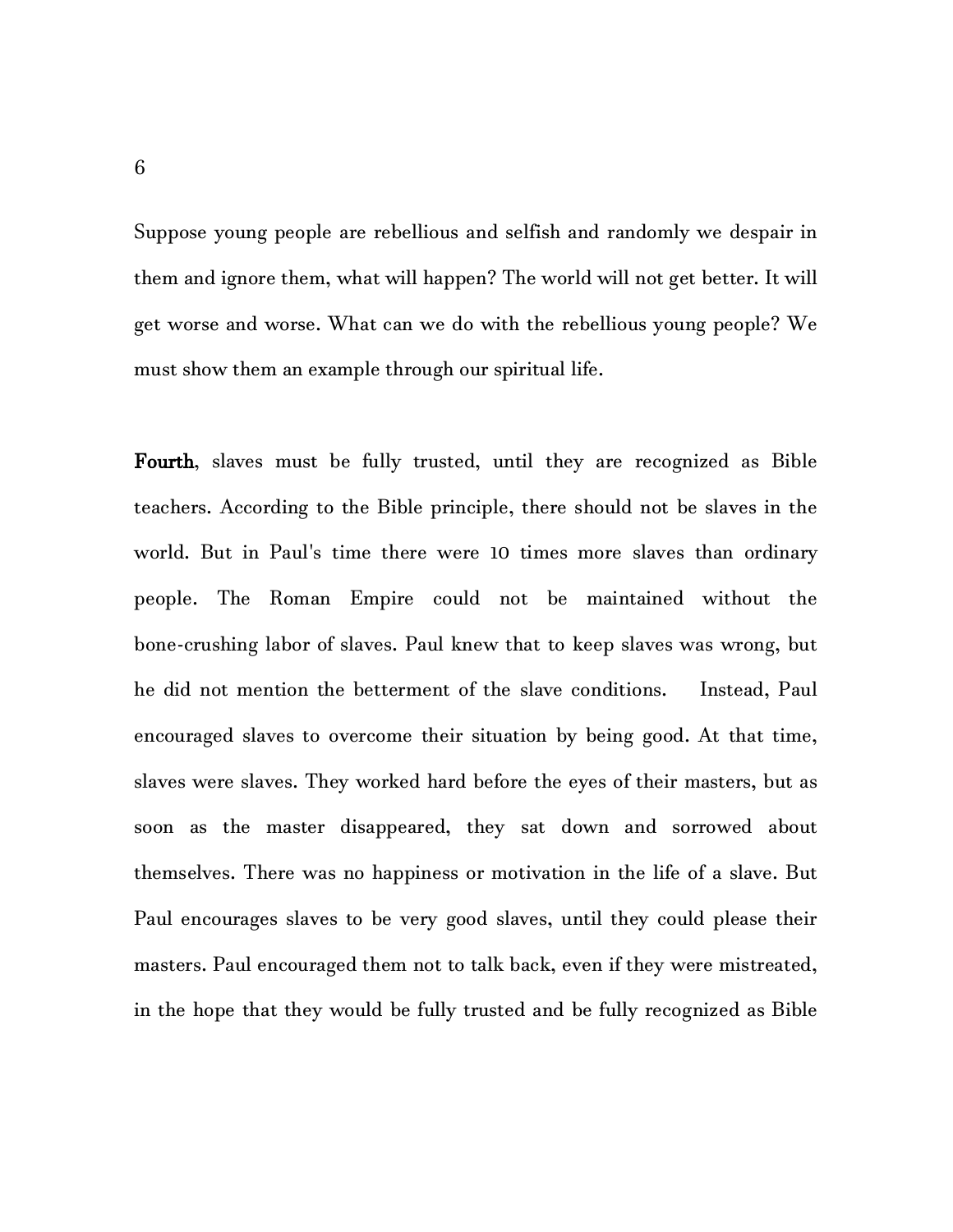teachers. Paul instructed Titus to have hope in God in any situation, and overcome the situation so that the work of evangelism might progress day by day through the entire body of Christ.

One servant of God gave seven young missionaries English training in the hope of raising them as excellent Bible teachers. The English training was intensive. It continued from 6:30 p.m. to 12 midnight every Tuesday for five years. Two of them use their precious training for the sake of the gospel. But five of them use such precious training to increase their future life security. To train somebody is harder than to be trained, and nobody can train somebody else. Only God can train someone, as God trained Moses.

We must train everybody and anybody to be Bible teachers. Christian discipline is mainly focused on growing one's Christian integrity. Next is to train as one who can teach the Bible. This applies to all Christians. Why do we invite such an intensive training to our personal lives? It is because we remember the grace of God. Look at verse 11. "For the grace of God that brings salvation has appeared to all men." This verse tells us that the grace of God is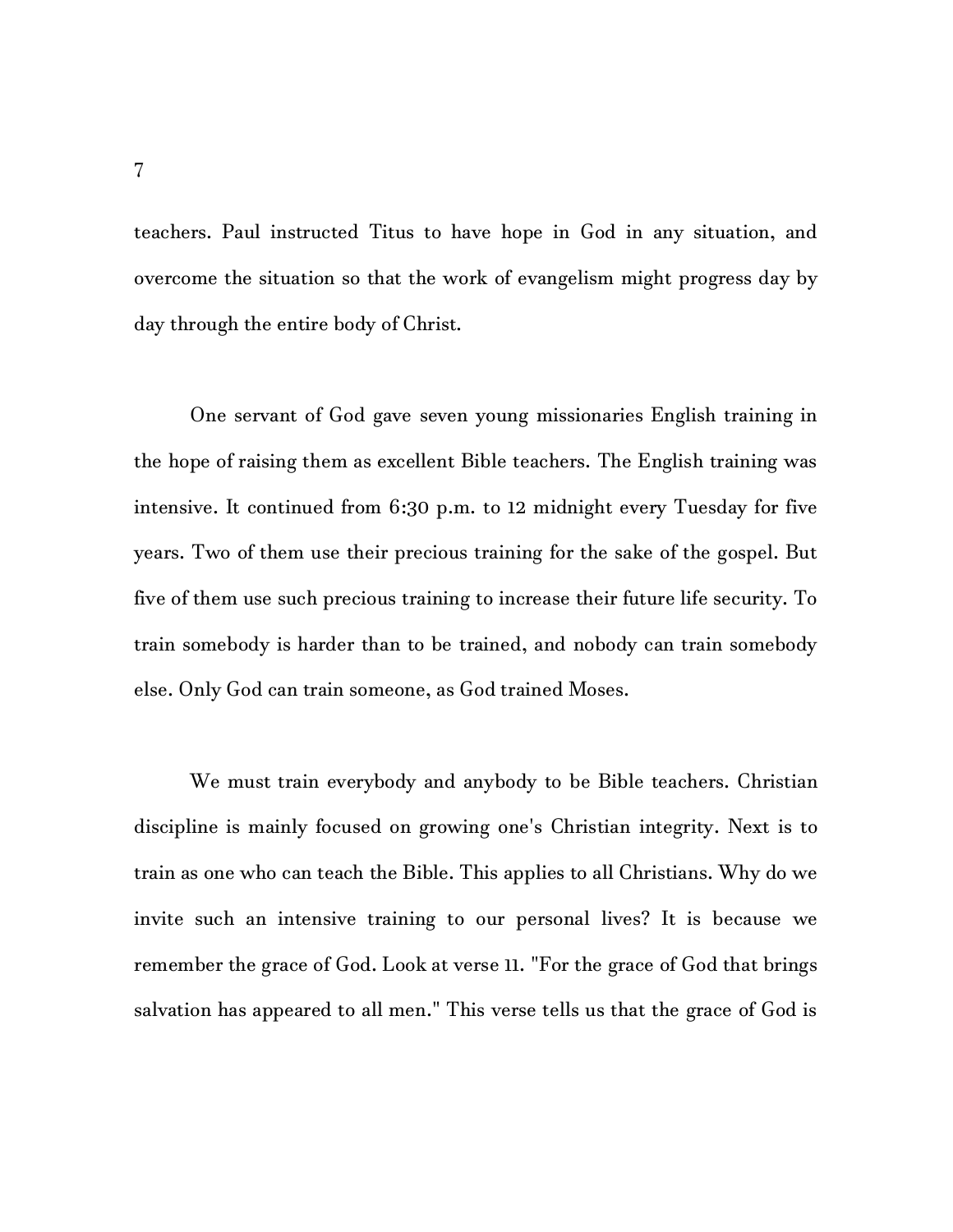that God himself renounced his glory and power, and the honor of the kingdom of God. He humbled himself and lived among us for a while to save men from their sins. His appearing on this earth is remarkable grace. John 1:14 says, "The Word became flesh and made his dwelling among us. We have seen his glory, the glory of the One and Only, who came from the Father, full of grace and truth." God came to this world in a human form and taught the word of God. He taught us to say "No" to ungodliness and worldly passions and to live self-controlled, upright and godly lives in this present age, while we wait for the blessed hope--the glorious appearing of our great God and Savior, Jesus Christ (11-13). Look at verse 14. "...who gave himself for us to redeem us from all wickedness and purify for himself a people that are his very own, eager to do what is good." This is the reason we teach the word of God. Since we received the grace of God, we must share it with others.

Fifth, remind the people to be subject to rulers. We are living in a contract society. No one wants to be subject to rulers and authorities in their hearts, even if they are only subjected officially. However, no slave wants to be obedient in his heart to his master. But Christian leaders should not slander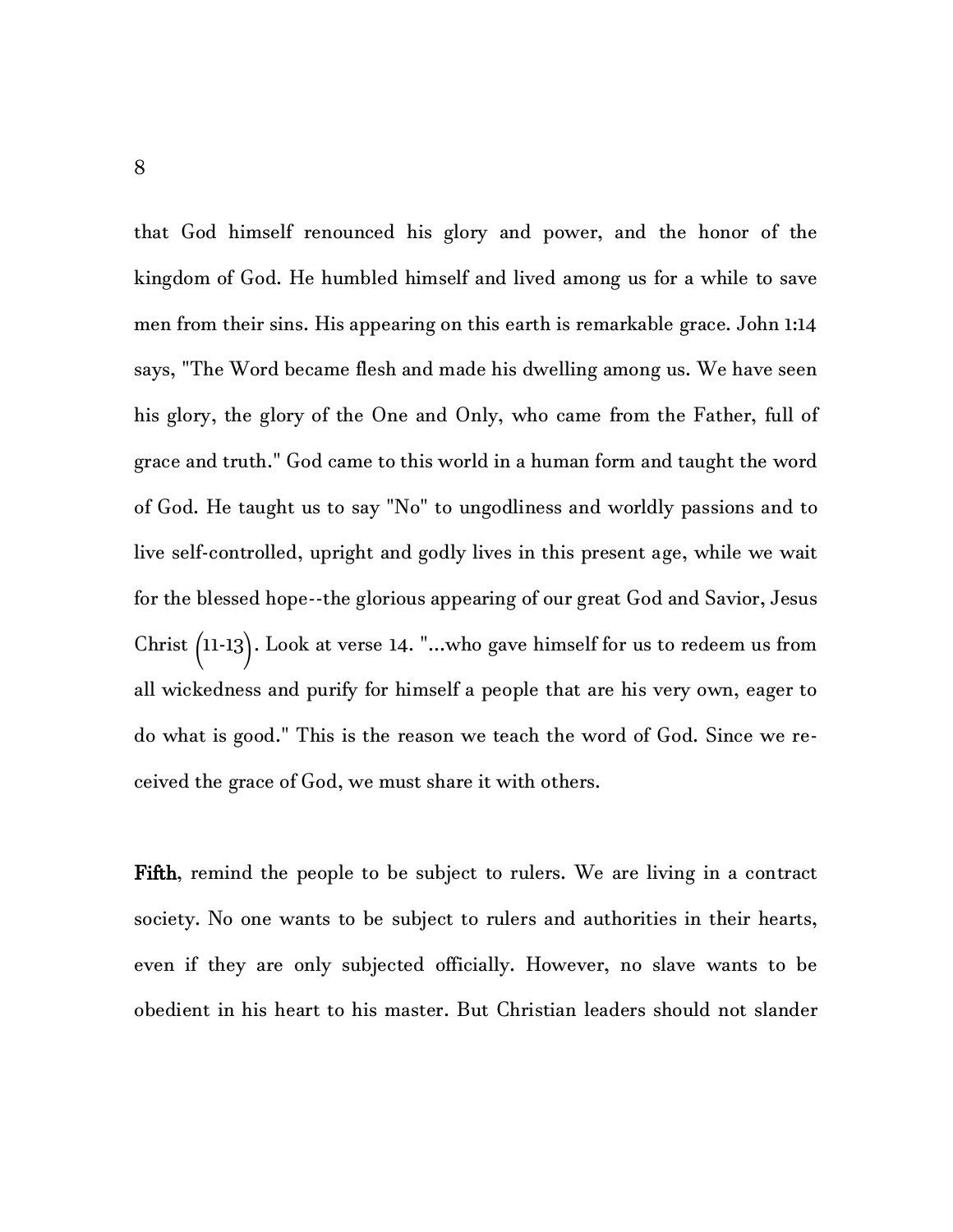anyone. They should be peaceful and considerate and show true humanity toward all mankind. In reality, this part cannot be practiced in human societies. All men are basically very proud and arrogant. They seem to be obedient and ready to do something for their superiors, but this is only pretense. What they really do is outgrow their superiors who are in authority. Julius Caesar believed that Brutus was his only loyal subject. So he gave him all his trust. Then, one night Brutus stabbed Caesar to death. At that moment Caesar breathed his last, saying, "Is it you, Brutus?" Caesar could not believe his eyes, that Brutus stabbed him to death. We can hardly find a man of true humanity or a man of true humbleness.

We can also learn true humanity and true humbleness by looking back at our past lives. At one time we were foolish, disobedient, deceived, enslaved by all kinds of passions and pleasures. We lived in malice and envy, being hated and hating one another. But our Lord Jesus Christ saved us from our wickedness. He freed us from dishonor living under Satan's rule (4-6). In his great mercy, God saved us from our sins through his Son's death and credited our faith as righteousness and gave us new birth. In the past, whatever we did,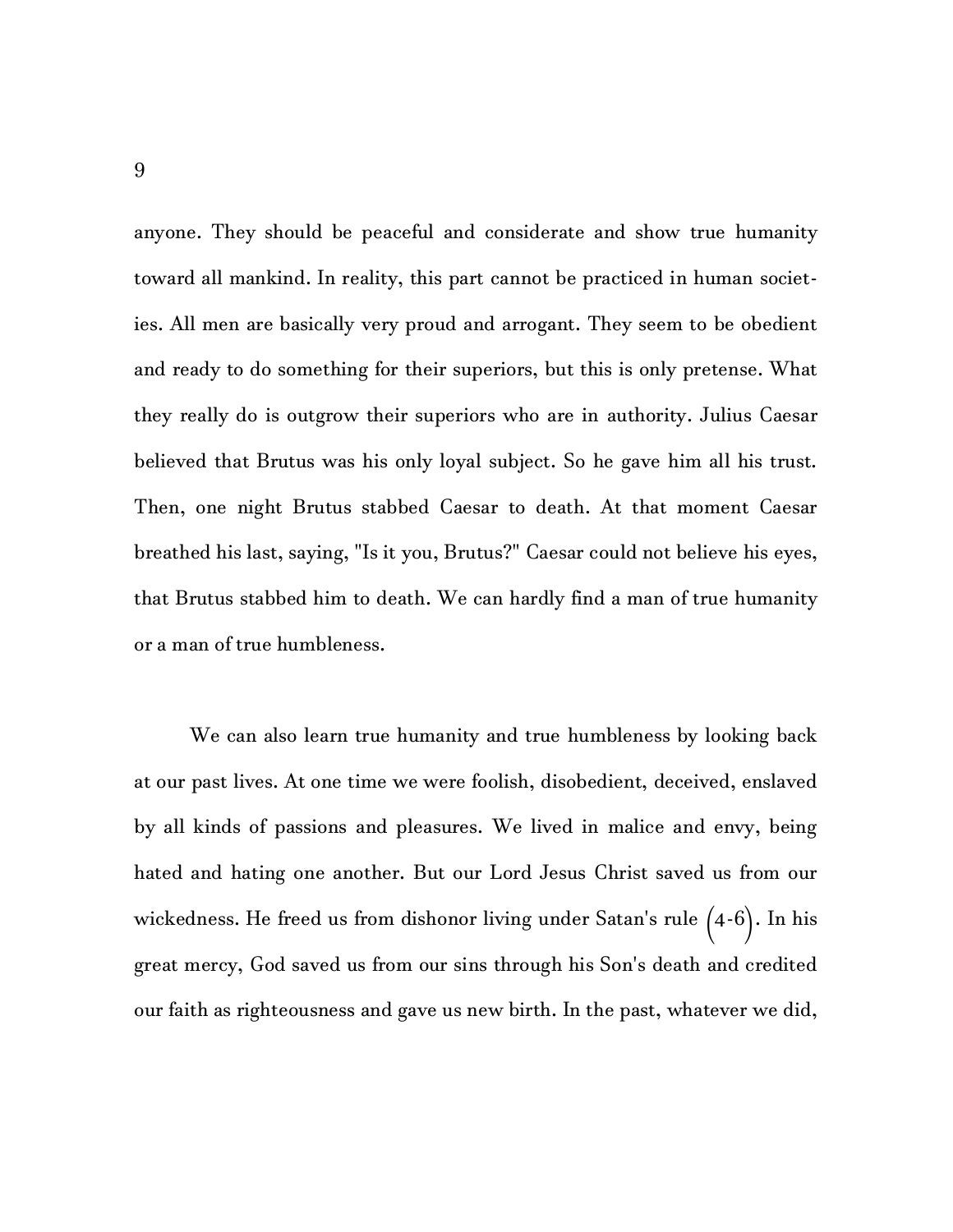we did something we really did not want to do. Before conversion, St. Paul was a prisoner of the law of sin at work within his members. He screamed, "What a wretched man I am! Who will rescue me from this body of death?" (Ro 7:24) Paul looked gorgeous outwardly. But his inner life was tragic because he was under Satan's rule. But he was saved by the precious blood of Jesus. Likewise, through our Lord's shedding his blood, we received rebirth from Jesus.

What does rebirth mean? In the past, we wanted to do good but we always did what was evil, against our real wishes. In the past, we wanted to study hard, then sinful desire arose in our hearts. We could not study hard; rather we went somewhere we should not go and wasted time. There are many beautiful girls in the world. Because of our sin-stained blood, we saw beautiful girls as weird, and sin-smelling girls as most beautiful. In the past, we liked heavily painted girls rather than girls who radiate with natural beauty. In the past, we wanted to be great men, but what we did was too petty to talk about. It was because sin-stained blood circulated in us. We grieve over yellow journalism and over excessively immoral and murderous movies on T.V. We